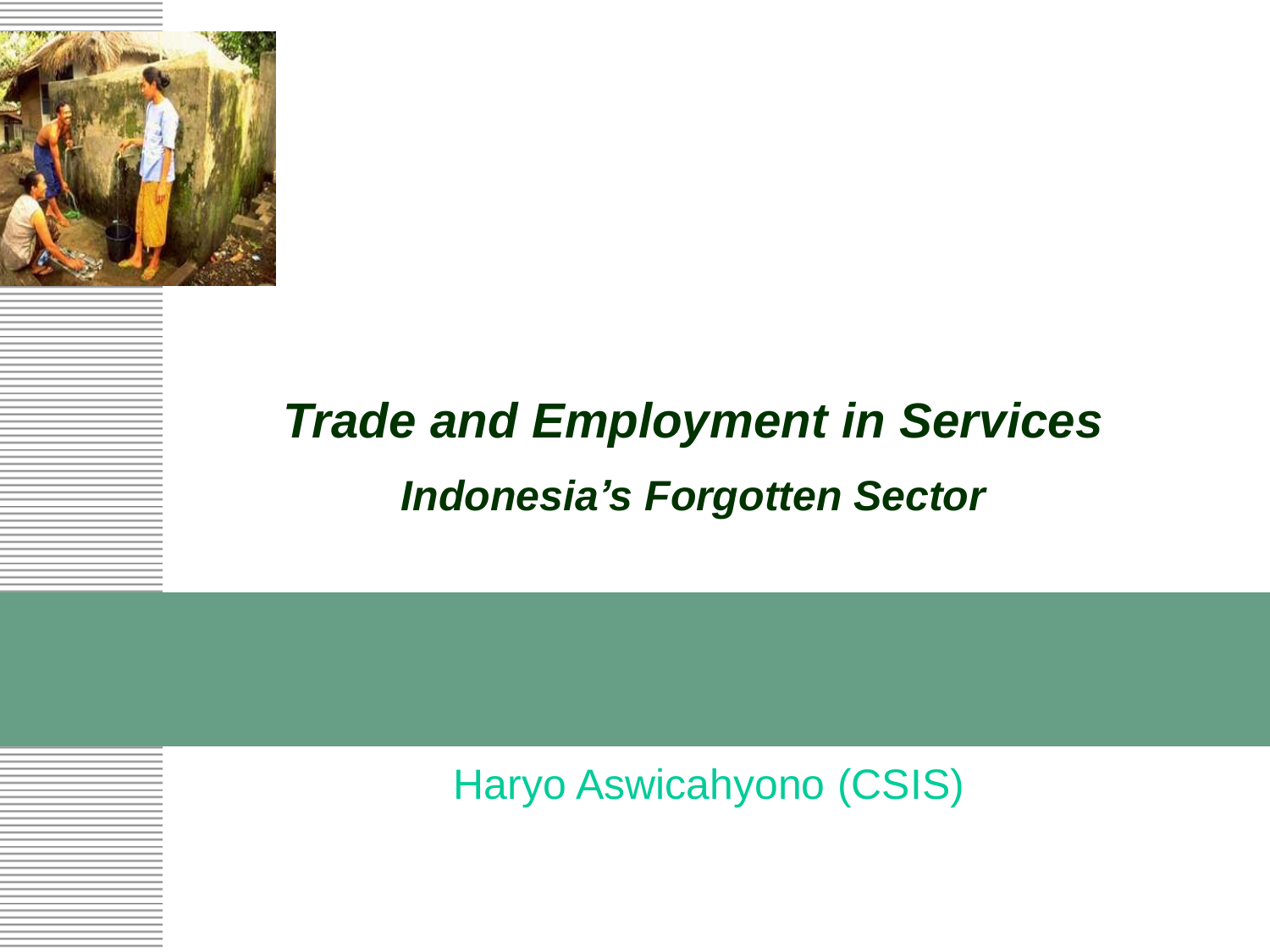# **Outline**

- I. Introduce the services sector
	- dynamics of growth and employment
- II. Services sector trade
	- Exports and imports
	- Inputs into other (commodity) exports
- III. Jobs created directly by services exports and indirectly in through linkages with other sectors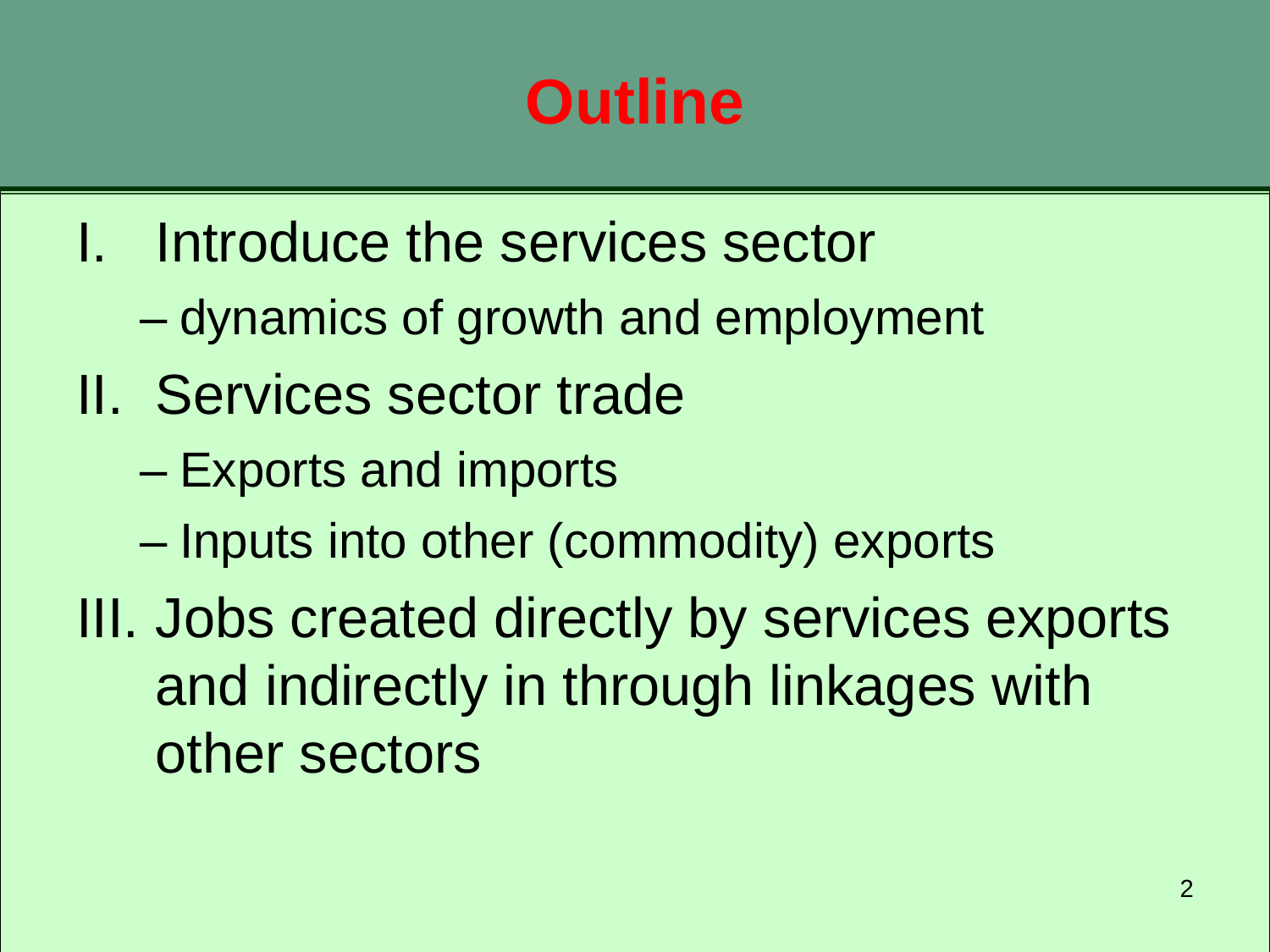# **Outline**

#### IV. Policy Issues

- Greater competition in services, especially in regard to trade issues
- Regulation of migration: more open policies to the employment of foreign workers, but better protection for Indonesians abroad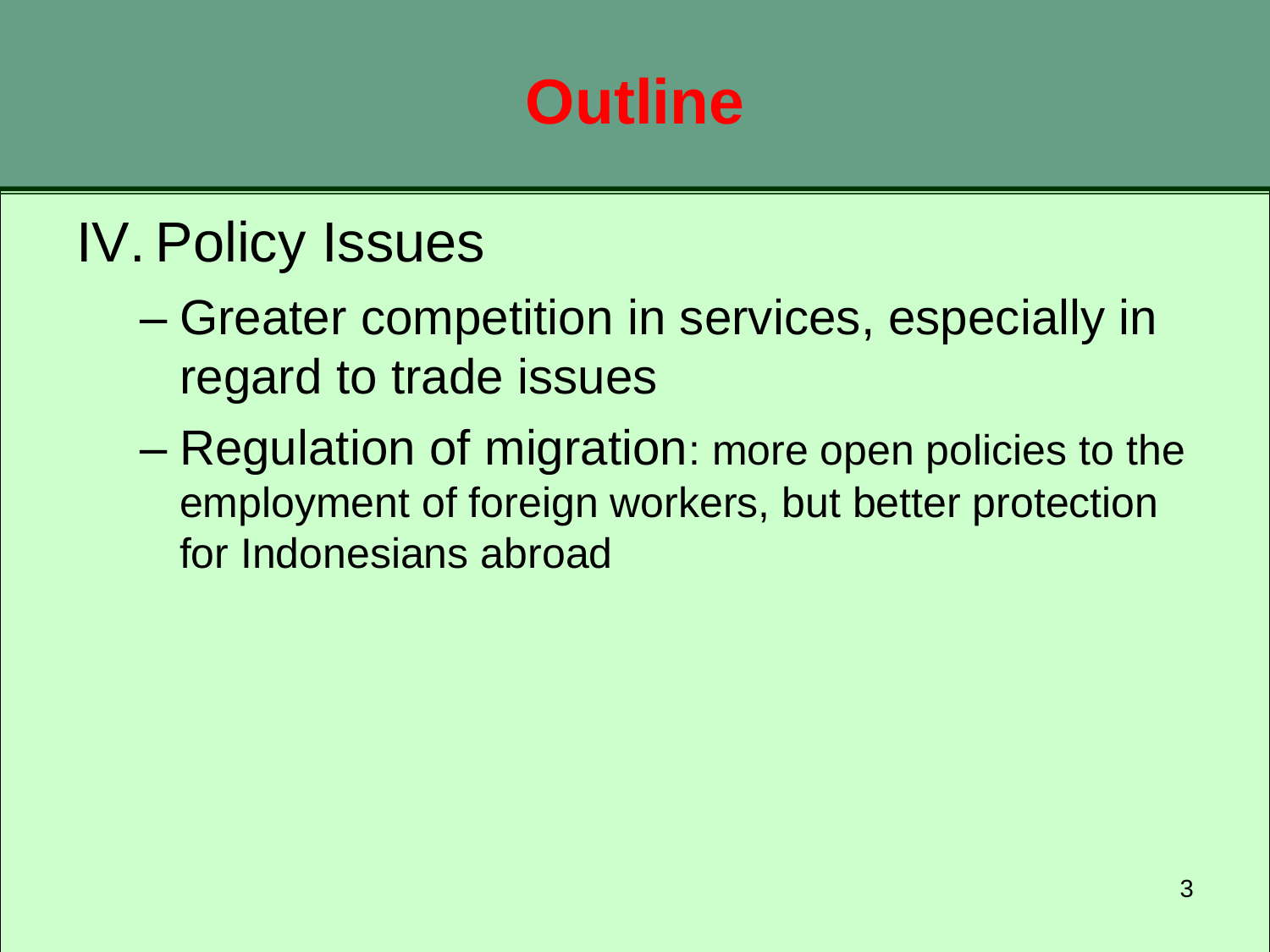### THE SERVICES SECTOR: CONTRIBUTION TO ECONOMIC GROWTH AND EMPLOYMENT

I.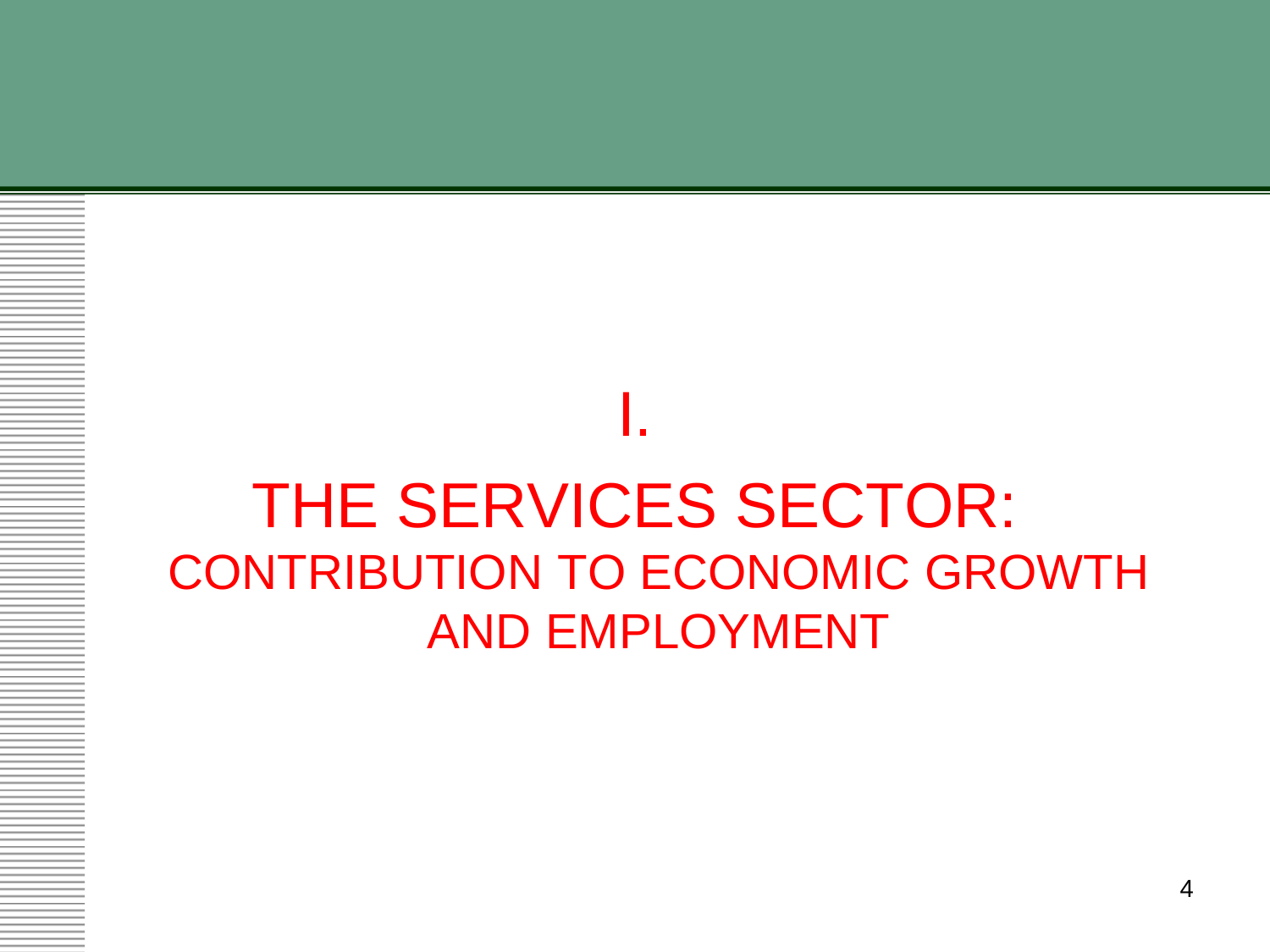# THE SERVICES SECTOR



The value of output in services grew almost twice as fast, and employment increased more than twice the rate recorded in agriculture, manufacturing and mining in 2000s

- As a result, in just one decade, the share of services to GDP rose from 44 to over 50%
- The employment share rose by similar magnitude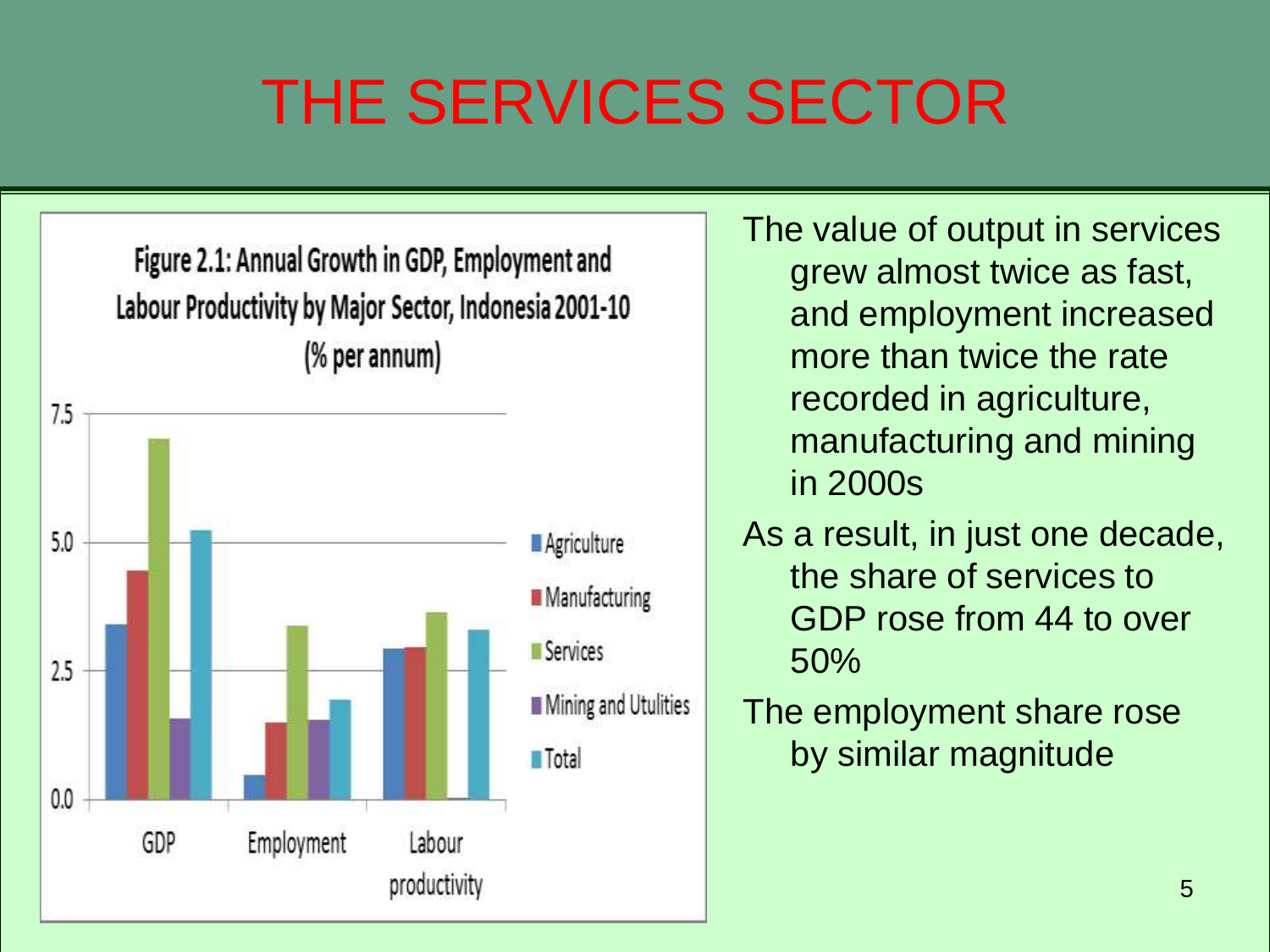

Source: Statistics Indonesia, National Accounts and National Labour Force Survey (SAKERNAS) 2000 and 2010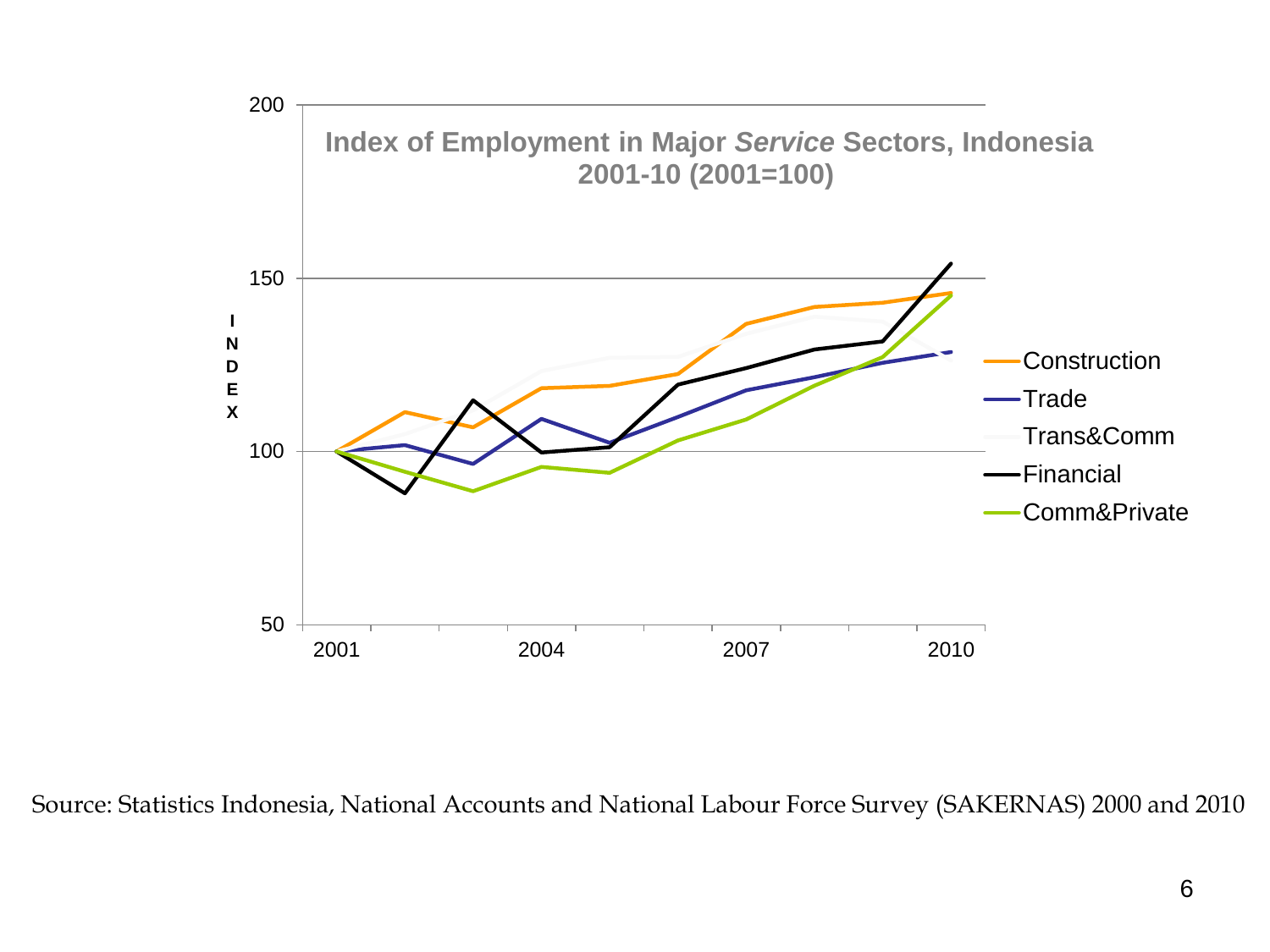### Services and employment

#### Growth and Distribution of Output in Selected Service Sub-Sectors, High and Low Flyers, **Indonesia 2000-2010**

|                                | Growth   | Share of<br>sub-sector (%) |      |
|--------------------------------|----------|----------------------------|------|
| Activity                       | 2000-10  |                            |      |
|                                | (% p.a.) | 2000                       | 2010 |
| <b>Transport</b>               |          |                            |      |
| Sea Transport                  | 2.0      | 14.8                       | 10.0 |
| Air Transport                  | 13.6     | 9.5                        | 20.5 |
| All Transport                  | 5.9      |                            |      |
| <b>Financial Services</b>      |          |                            |      |
| <b>Banks</b>                   | 4.9      | 47.7                       | 40.9 |
| Non-bank Financial Instit.     | 8.1      | 7.3                        | 8.6  |
| <b>Business Services</b>       | 7.9      | 16.7                       | 19.3 |
| <b>All Financial Services</b>  | 6.5      |                            |      |
| <b>Private-Social Services</b> |          |                            |      |
| Personal & Household           | 7.5      | 65.8                       | 67.0 |
| <b>All Private Services</b>    | 7.3      |                            |      |
| <b>All Services</b>            | 6.5      |                            |      |
| GDP                            | 5.1      |                            |      |

#### Turning to sub-sectors

- Communications was the 'primadonna' – growing at close to 20% per annum in the 2000s
- Relatively deregulated industries such as air transport, non-banking finance and business services grew especially quickly
- highly regulated ones such as sea transport had and banking grew much less quickly problems 7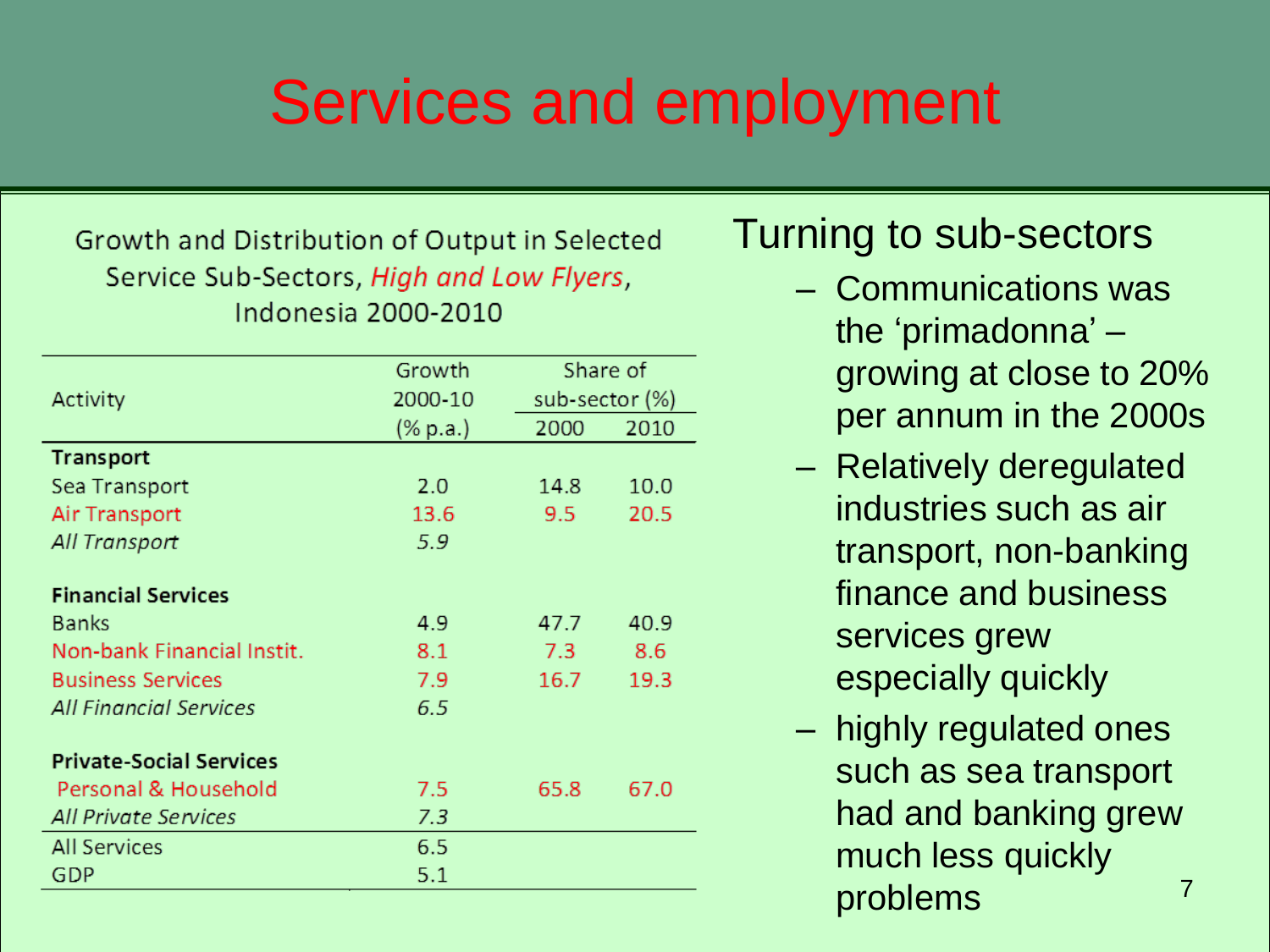## Services and employment



2. Some characteristics of service sector workers and activities

#### *By gender*

- trade the only sector where females achieved reasonable parity with males
- community and social services came second (financial services a male domain)
- Nevertheless females in the service sector were spread across the formal and informal sectors (see table) 8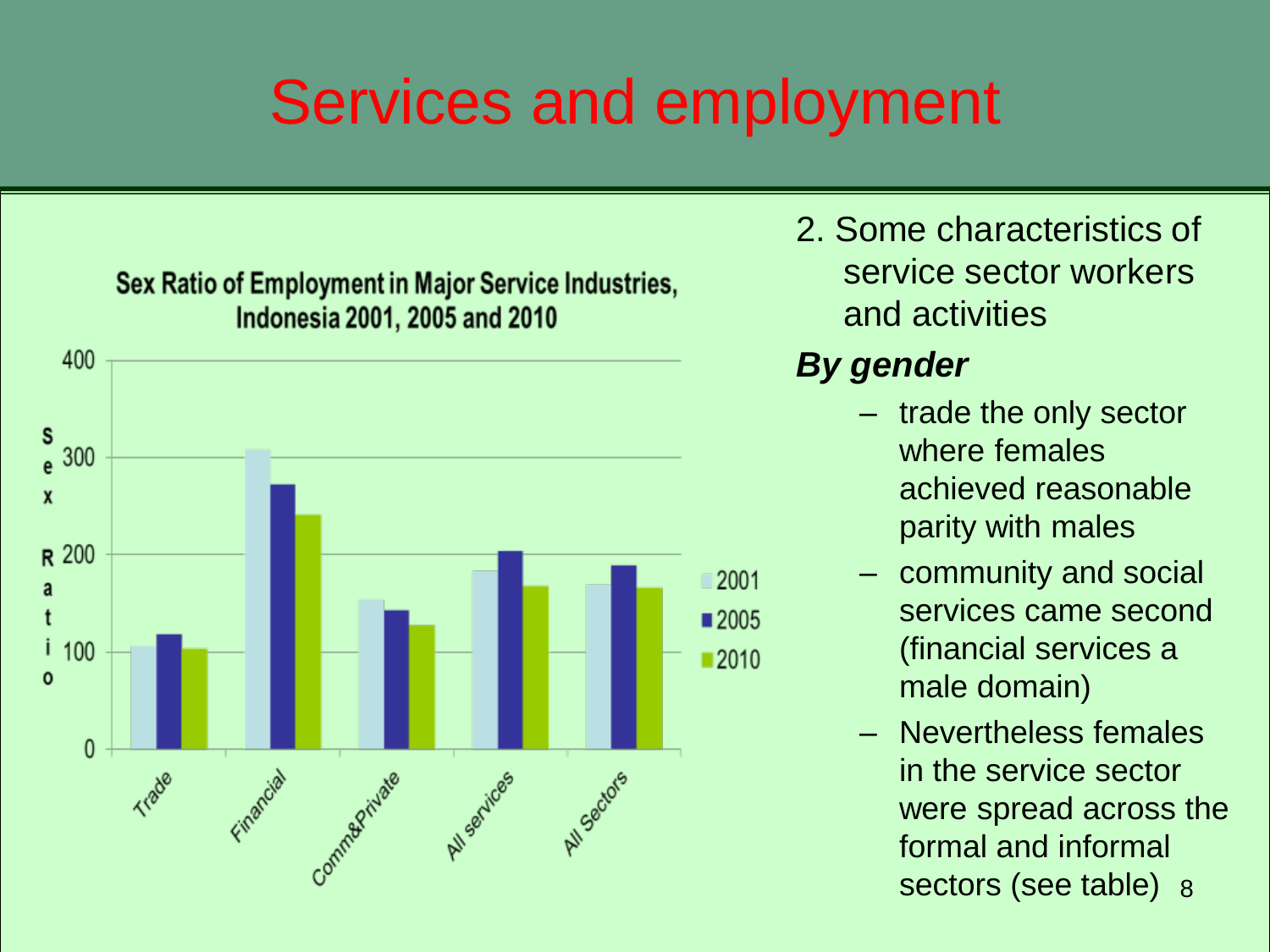## Services and employment



#### *(Characteristics) By education*:

- The distribution of jobs changes a lot if we just look at the tertiary educated: some big differences with all workers:
	- Almost half all tertiary educated people in services were in education (teachers, etc.)
	- Together with government services this accounts for nearly two-thirds of graduate employment
	- While retail-wholesale trade accounted for over 40% of all jobs, it absorbed just 7% of graduates and 9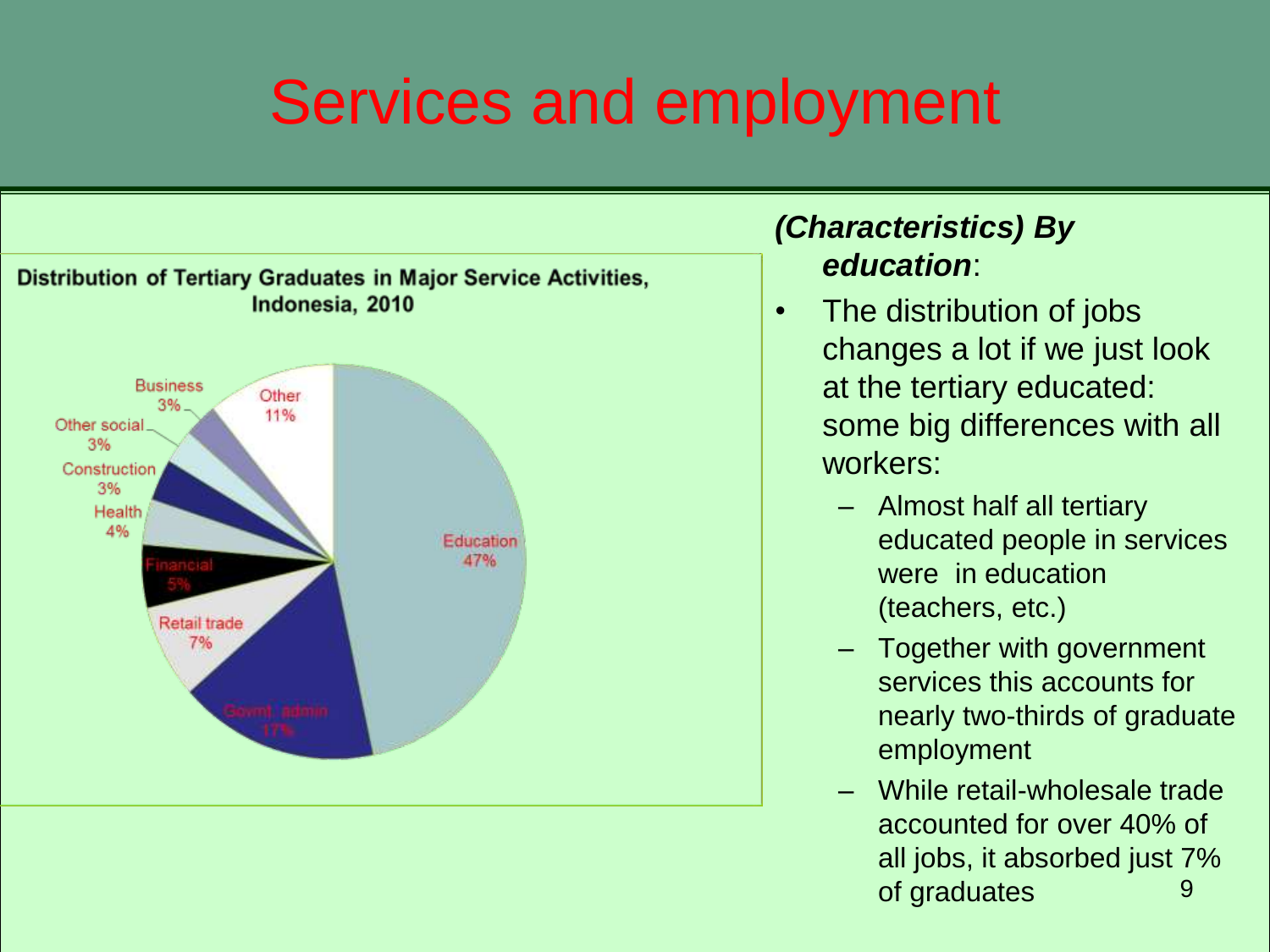# II. SERVICES TRADE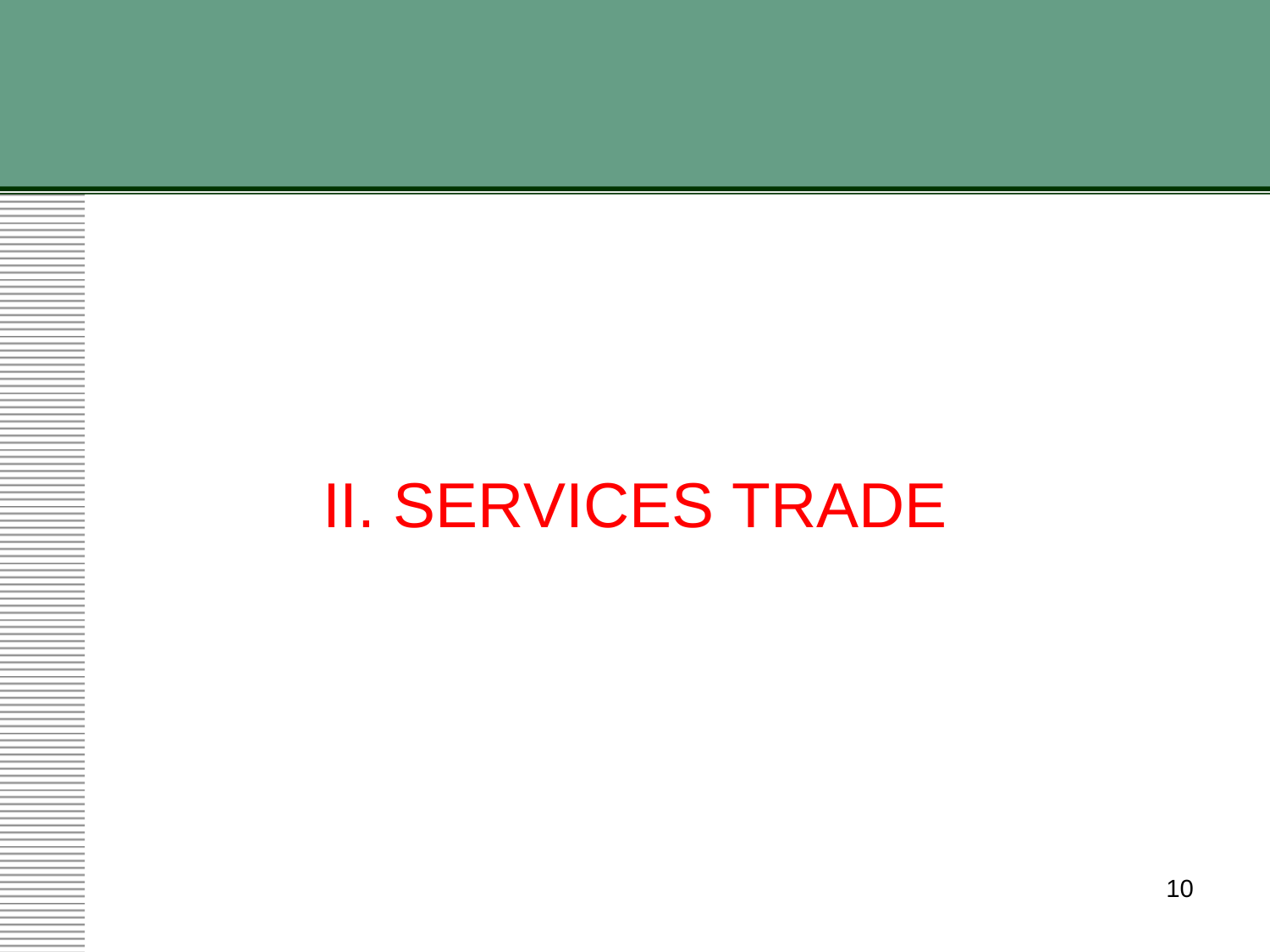# II. SERVICES TRADE



Exports of services grew at close to 10%/ annum in nominal US\$ term from 2000-2010 In contrast to goods trade, Indonesia sustains a significant deficit in services trade Imports at nearly US\$26 M were almost twice the value of services exports in 2010 Large percentage of services exports come from travel, while on the imports side, the large proportion of the services imports come from transport 11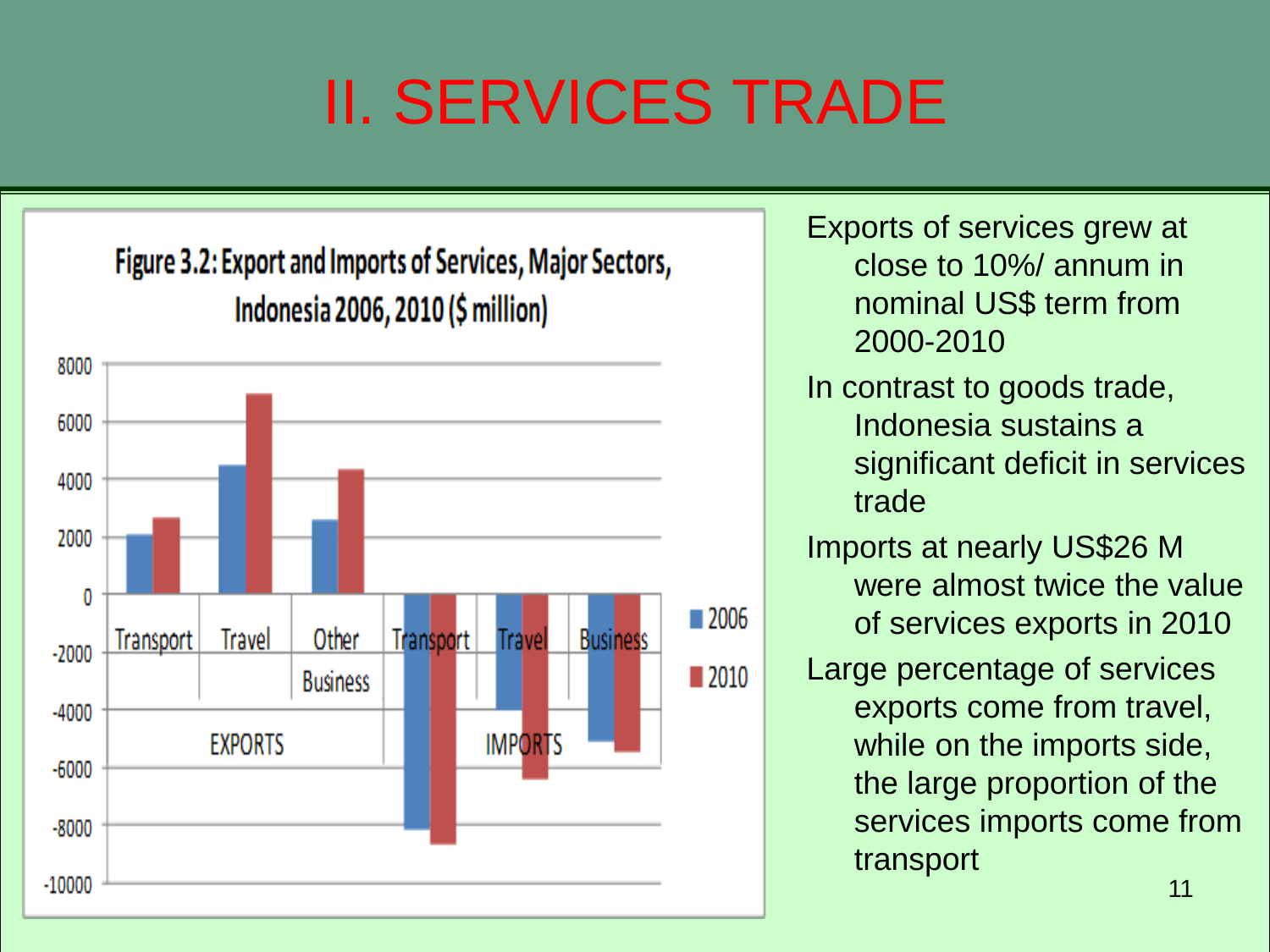### III. TRADE AND EMPLOYMENT DIRECT AND INDIRECT IMPACTS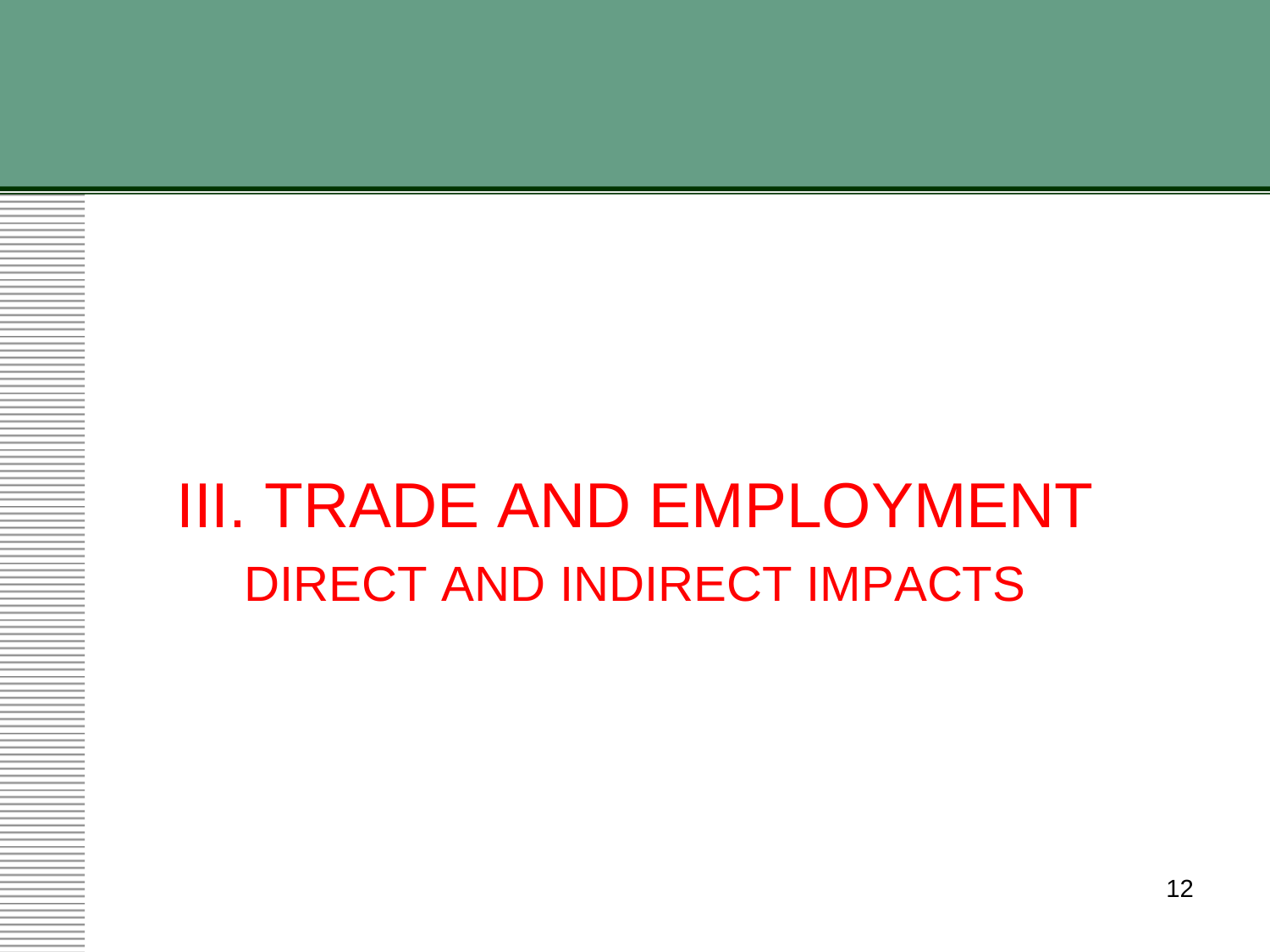# II. SERVICES TRADE

Table 3.7: Domestic and Imported Service Sector Inputs as a Share of the Value of Exports, by Service Sector Activity, Indonesia  $2005$   $(\%)$ 

|                                 | Source of Inputs |          |       |
|---------------------------------|------------------|----------|-------|
| Service Sector Activity         | Domestic         | Imported | Total |
| Trade                           | 3.79             | 0.00     | 3.79  |
| Real Estate & Business Services | 1.79             | 1.00     | 2.79  |
| <b>Financial Intermediaries</b> | 2.06             | 0.12     | 2.19  |
| Culture & Amusement Services    | 1.56             | 0.09     | 1.65  |
| Road Transport                  | 1.26             | 0.01     | 1.26  |
| Construction                    | 0.87             | 0.00     | 0.87  |
| <b>Restaurants &amp; Hotels</b> | 0.67             | 0.07     | 0.74  |
| Communications                  | 0.72             | 0.01     | 0.73  |
| <b>Water Transport</b>          | 0.41             | 0.26     | 0.66  |
| Services Allied to Transport    | 0.37             | 0.14     | 0.50  |
| Air Transport                   | 0.22             | 0.07     | 0.29  |
| Social & Community Services     | 0.23             | 0.05     | 0.29  |
| <b>Public Administration</b>    | 0.05             | 0.00     | 0.05  |
| Railways                        | 0.03             | 0.00     | 0.03  |
| Total Services Input Cost Share | 14.02            | 1.81     | 15.83 |

Source: Computed from the Input-Output Tables, Statistics Indonesia, 2005.

Services inputs account for approximately 16% of the value of exported output

- The large share of these costs come from domestically produced services, and a small part (<2%) from imports
- 13 The large percentage of total costs come from trade, real estate and business services, financial intermediaries, culture & amusement services and road transport costs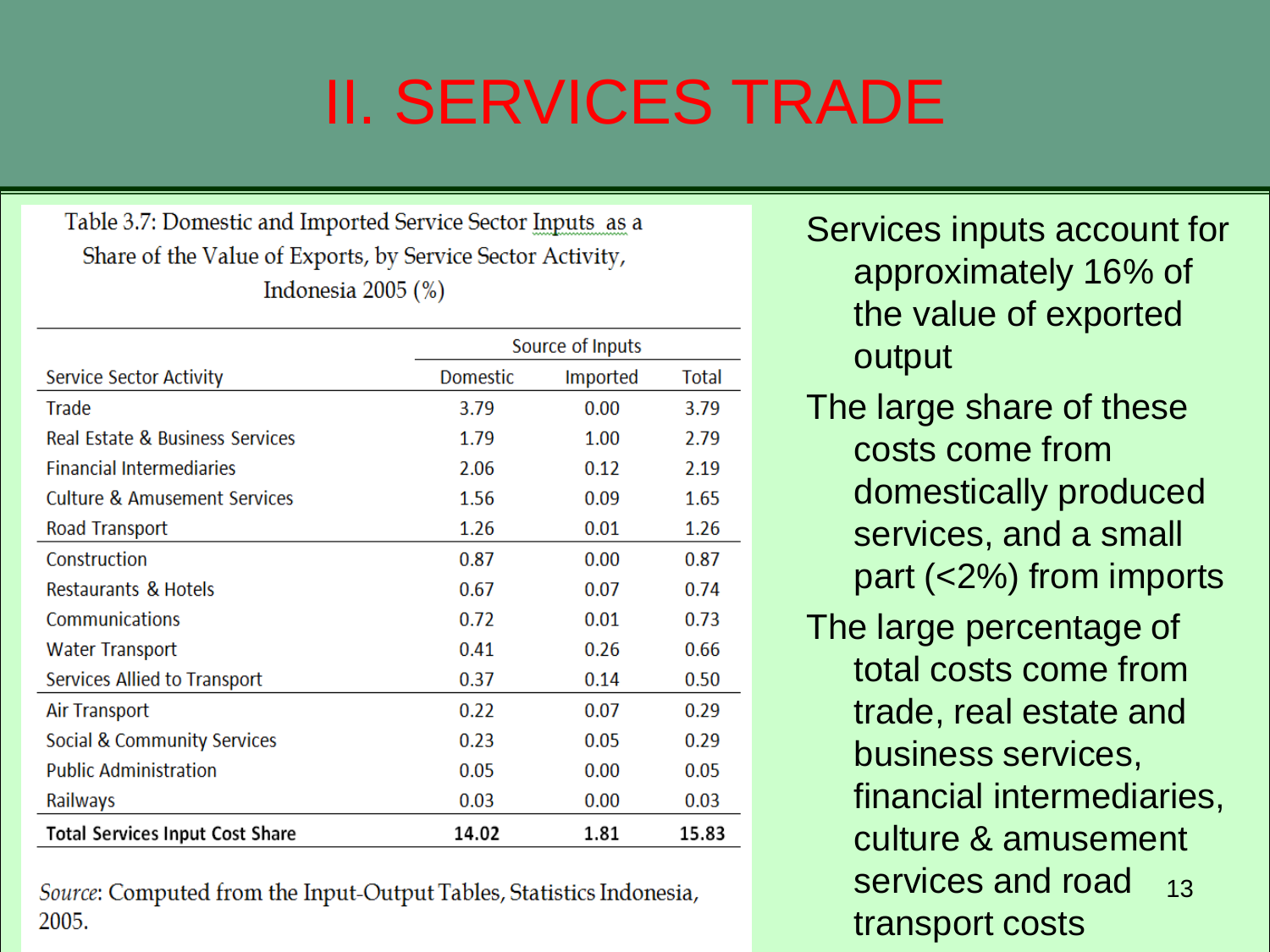|  | Table 3.3: Total and Service Sector Exports and Employment, Indonesia 2005 |
|--|----------------------------------------------------------------------------|

|                                     | All Sectors | Services |
|-------------------------------------|-------------|----------|
| Exports (million dollar)            | 100.7       | 20.7     |
| Total Employment (m.)               | 95.5        | 40.7     |
| Employment induced by exports (m.)* | 15.8        | 7.1      |
| % of total employment               | 16.6        | 17.4     |

The share of exports from service activities was surprisingly high in 2005 at close to 20% all the total value of exports Jobs in services accounted for slightly less than 20% of the total number of jobs created from export activities 7.1 million jobs supplied in

services in relation to all exports was more than the total number of jobs created by all manufacturing exports 14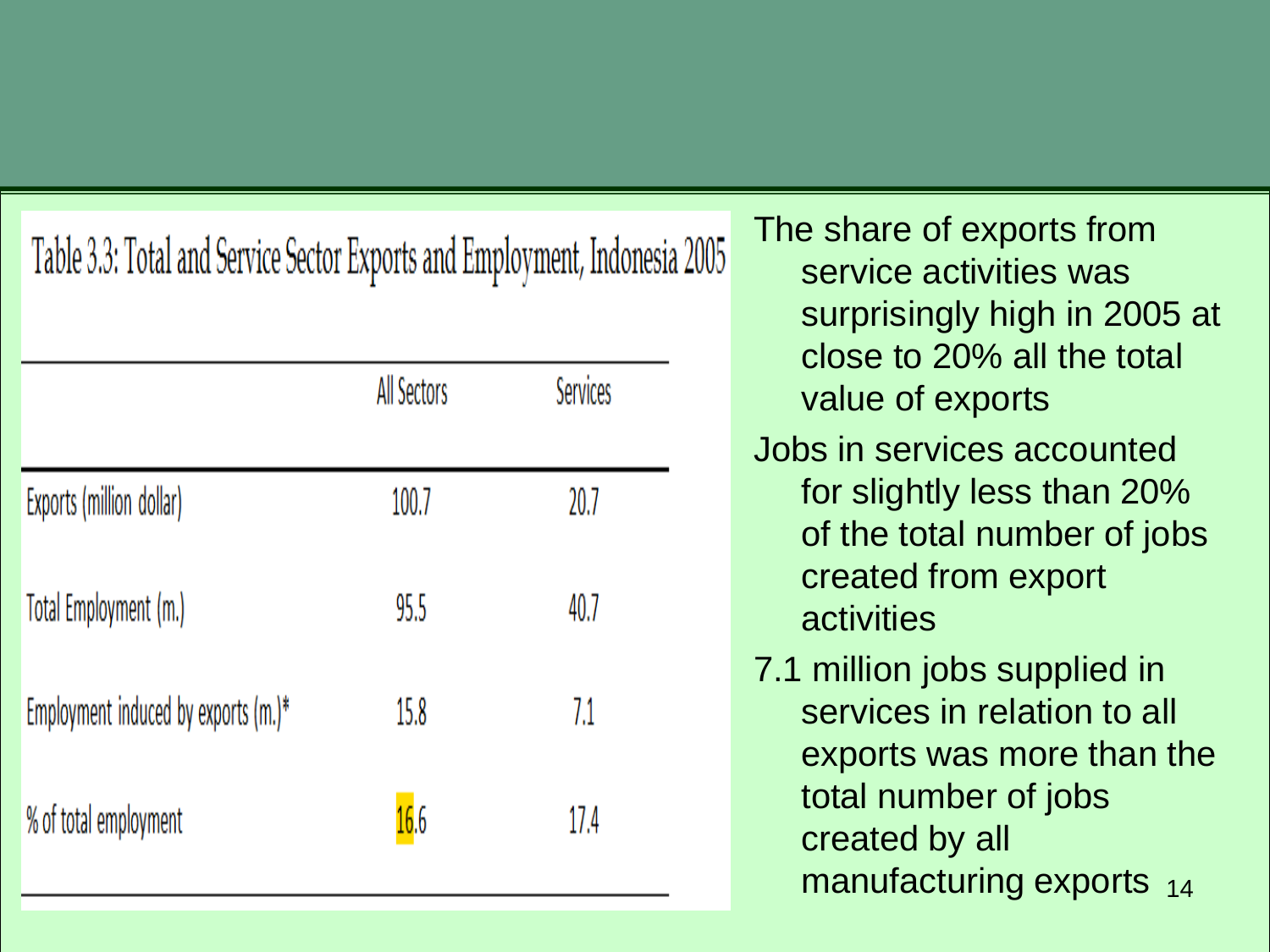#### •**J**obs were created indirectly in services in all industries ..

•The share was especially large in the capitalintensive industries

Jobs Created through Own Exports and Linkages with Other Sectors, 2005

| <b>Exporting Sector</b> | Primary | Food Ind | Light Ind | H&C Ind | <b>Services</b> |
|-------------------------|---------|----------|-----------|---------|-----------------|
| <b>Primary Sector</b>   | 80.3    | 69.8     | 7.4       | 18.9    | 14.5            |
| Food Ind                | 0.1     | 12.7     | 0.2       | 0.2     | 0.6             |
| Light Ind               | 0.6     | 0.5      | 74.4      | 2.4     | 1.1             |
| H&C Ind                 | 1.8     | 0.7      | 0.9       | 34.7    | 0.6             |
| <b>Services</b>         | 17.1    | 16.2     | 17.2      | 43.8    | 83.2            |
| Total                   | 100.0   | 100.0    | 100.0     | 100.0   | 100.0           |
| No.workers (m.)         | 1.4     | 2.0      | 4.5       | 2.1     | 5.8             |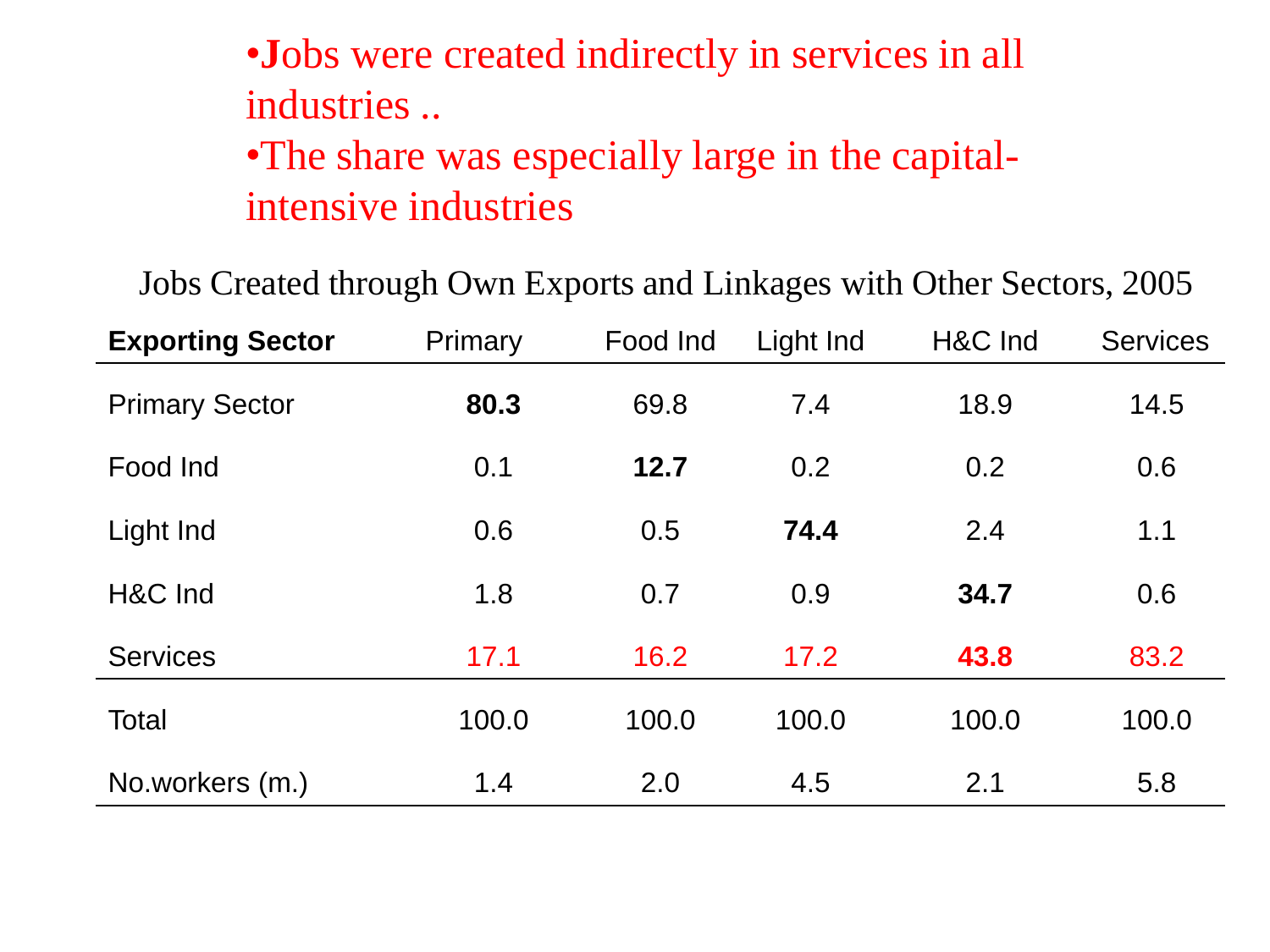# IV. POLICY ISSUES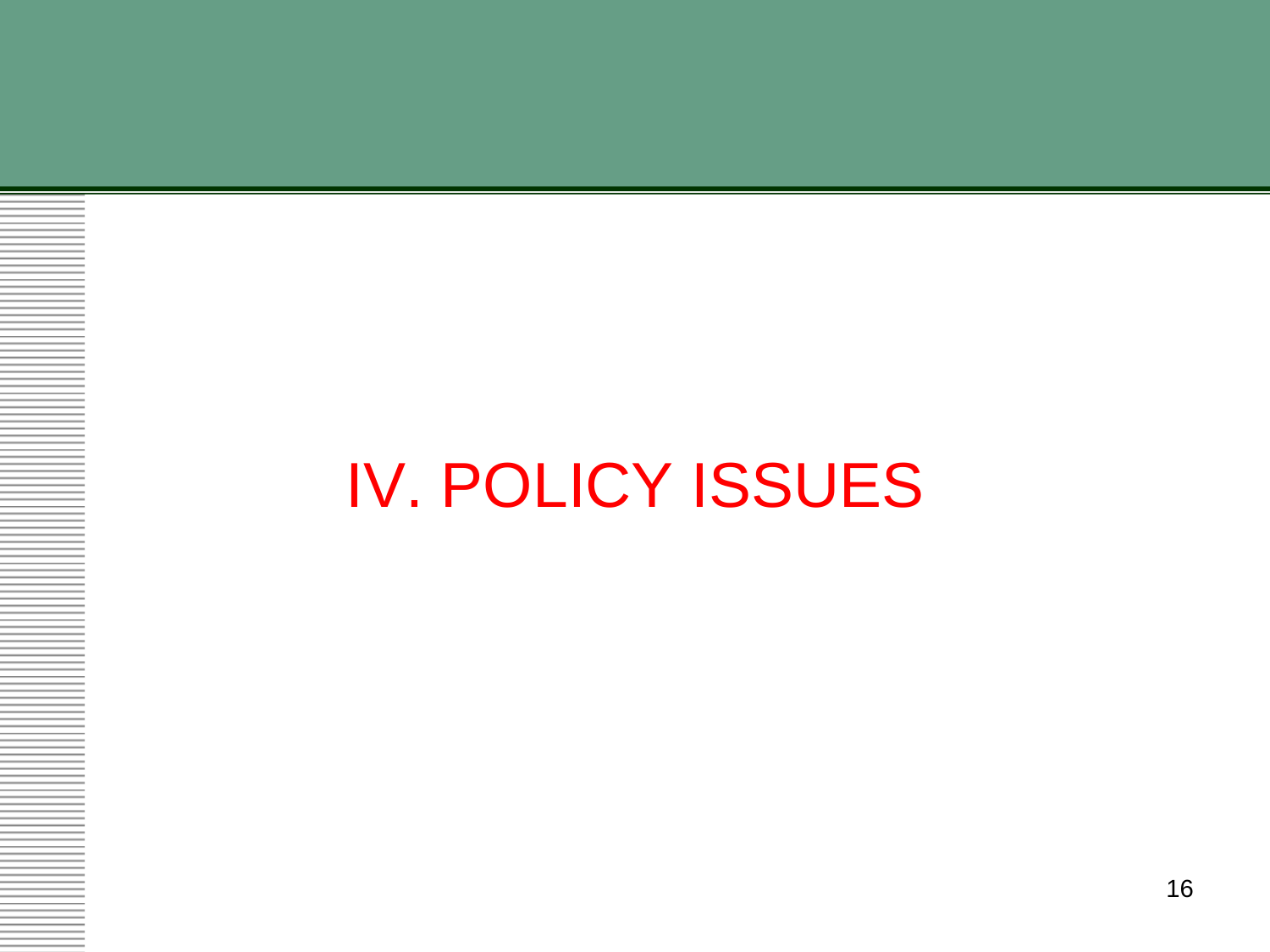# V. POLICIES

- CREATING A MORE COMPETITIVE SERVICES SECTOR
	- Moderate levels of regulation by ASEAN standards
	- CGE models: greatest benefits from deregulation in distribution, telecom, maritime transport and education
	- Lifting restrictions on foreign investment and skilled labor (eg. FDI in tertiary education)
	- Greater domestic competition also critical for lower cost delivery of services (eg. airlines) 17